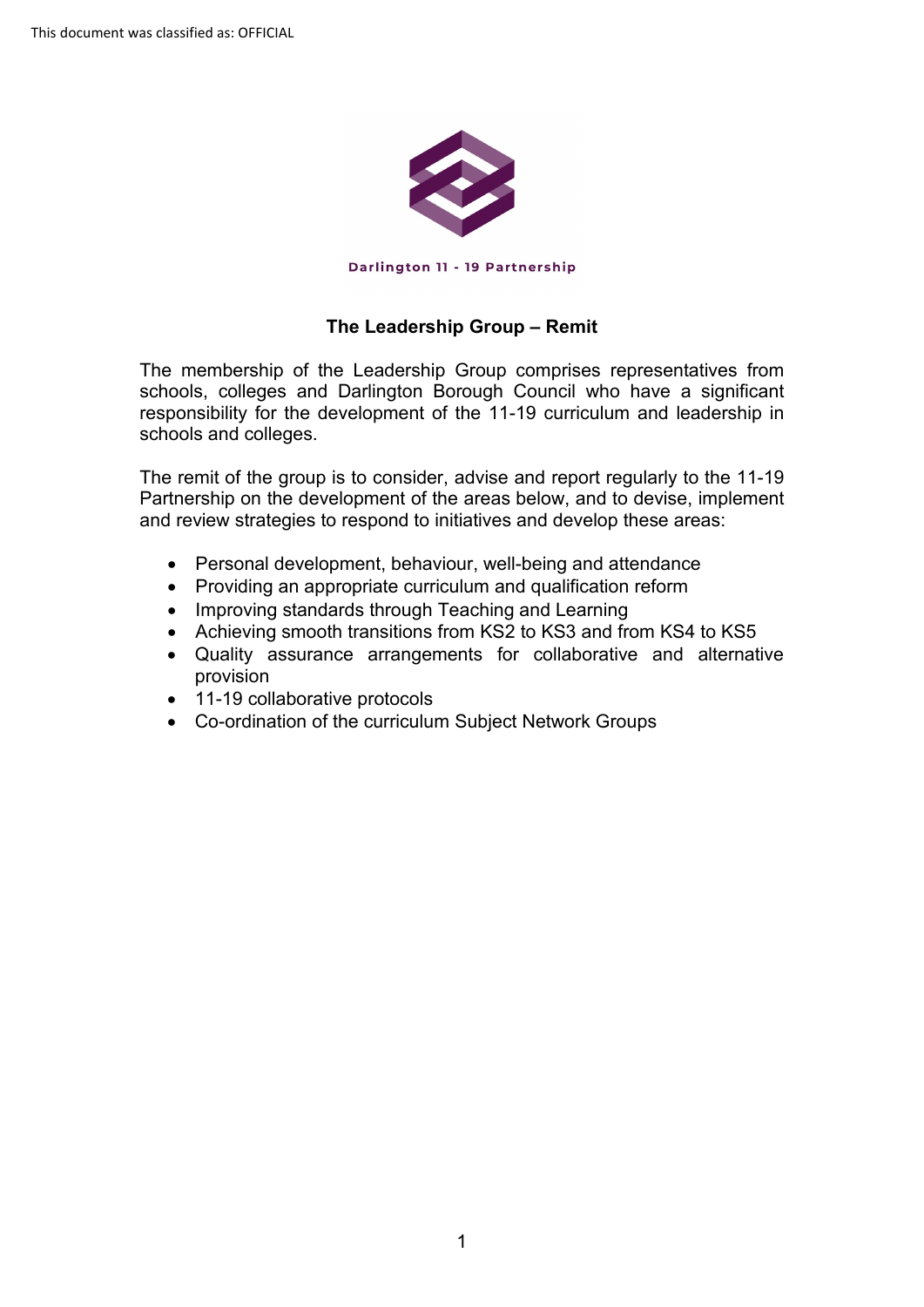

## **The CEIAG Forum – Remit**

 The membership of the Leadership Group comprises representatives from schools, colleges and Darlington Borough Council Learning & Skills whose and Guidance (CEIAG). The forum is chaired by a member of the Education primary responsibilities are related to Careers Education, Information Advice and Inclusion Service. The forum's remit is to consider, advise and report regularly to the 11-19 Partnership on the implementation of:

- Impartial guidance expectations for all 11-19 providers
- National CEIAG standards, strategy and local protocols
- Arrangements related to the raising of the participation age and other related policy changes such as progression measures
- Information, Advice and Guidance (IAG) and careers education arrangements to raise aspirations and participation
- Developments in CEIAG best practice through networking and communication
- Sharing labour market intelligence (LMI) such as that available through the Tees Valley Skills Portal
- Supporting the development of work related skills through employer engagement, work experience and other initiatives
- Providing feedback through the Chair to the TVCA Careers Group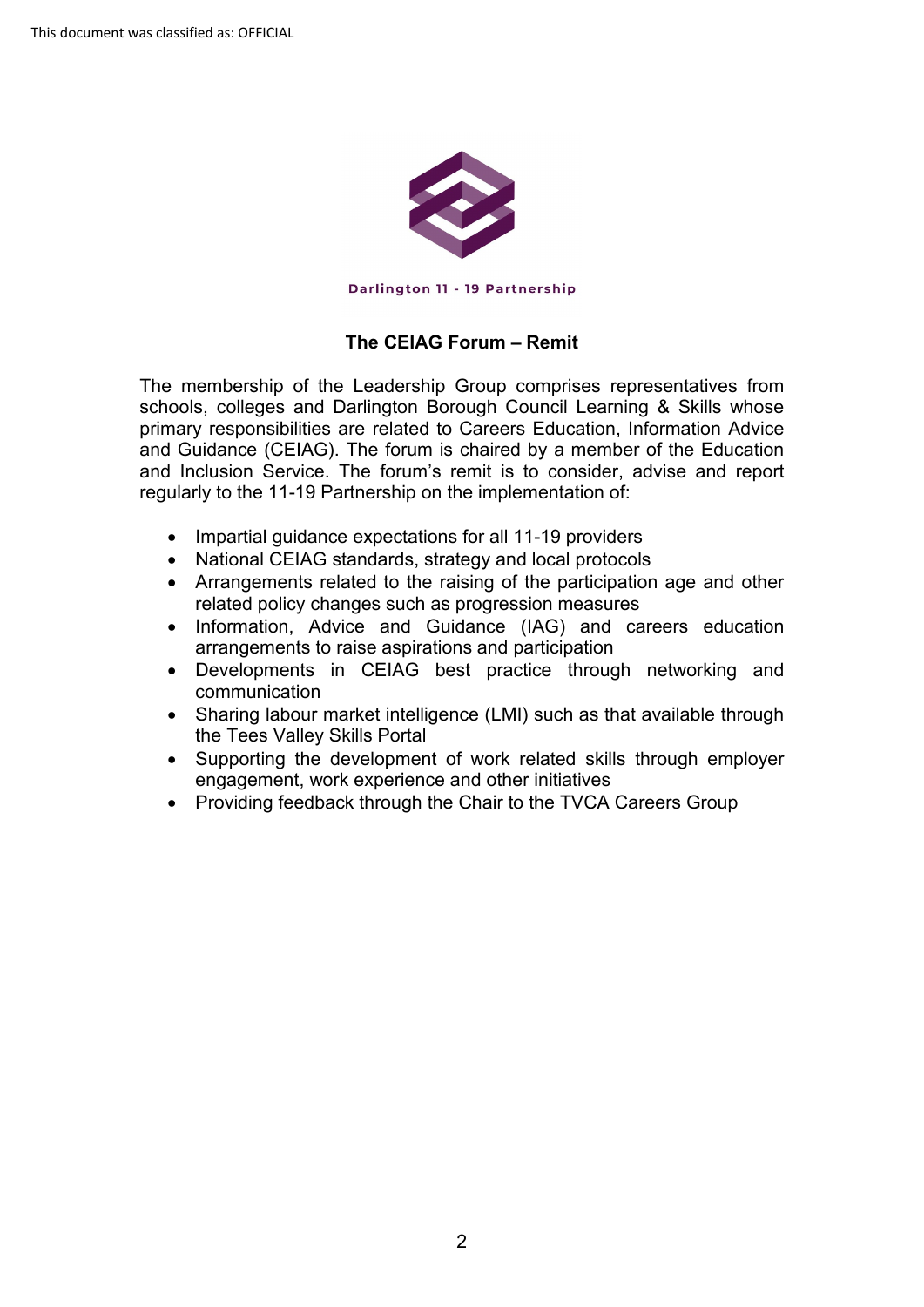

## **The Transition Support Group – Remit**

 is chaired by a member of the Education Partnerships team. The membership of the Transition Support Group comprises Lead Mentors from Darlington College, Queen Elizabeth Sixth Form College and a representative from Darlington Borough Council Learning & Skills. The group

The remit of the group covers:

- Management of the arrangements for the Transition Support Scheme (pre-16 to post-16)
- Ensuring inclusion of all key partners in Darlington: Darlington College, Queen Elizabeth Sixth Form College, Darlington Borough Council Learning & Skills, all secondary schools including Rise Carr College, HHTS and Beaumont Hill Academy
- Regular review of the Transition Support Scheme